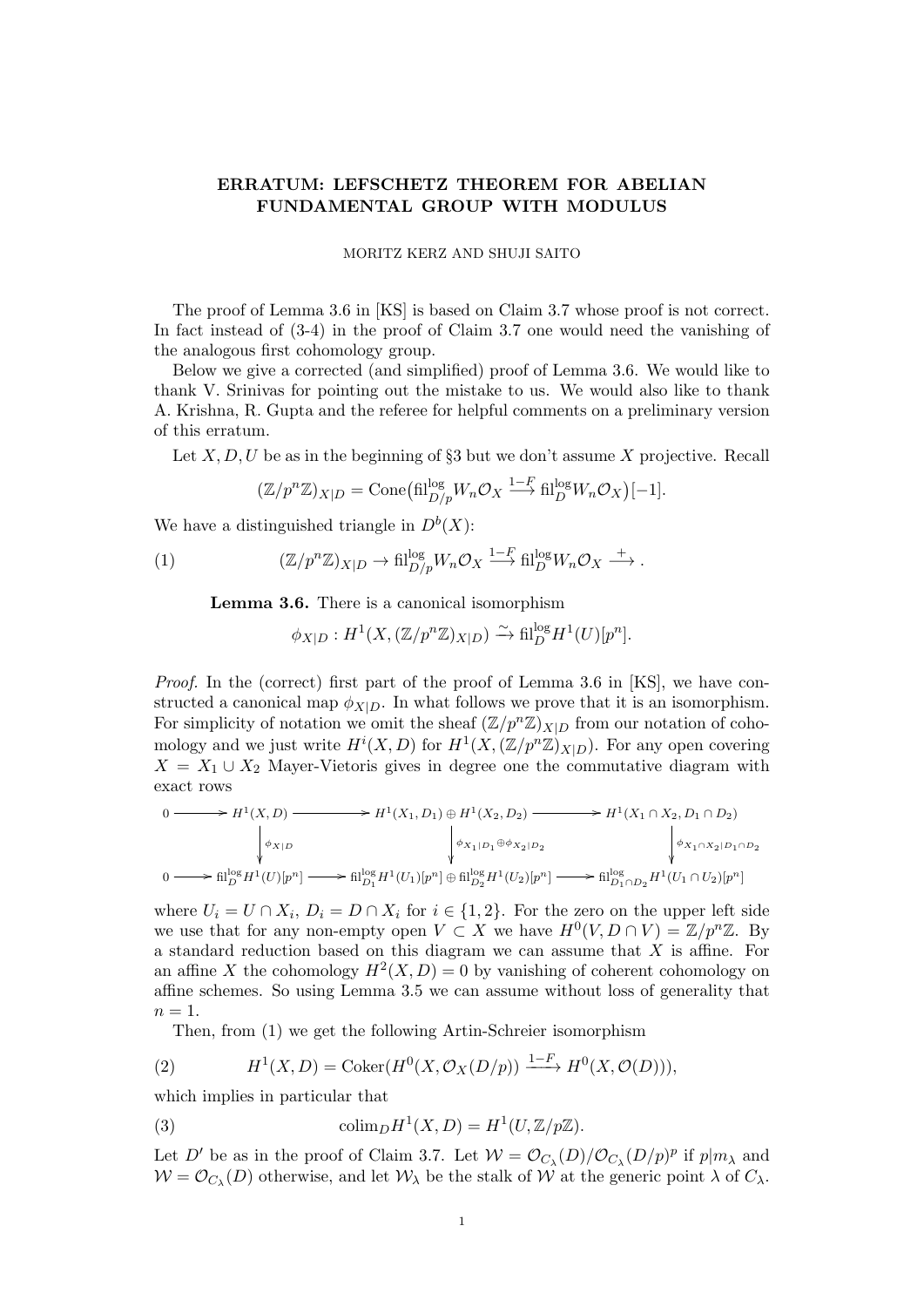We get a commutative diagram

$$
0 \longrightarrow H^{1}(X, D') \longrightarrow H^{1}(X, D) \longrightarrow H^{0}(C_{\lambda}, W)
$$
  
\n
$$
\downarrow \phi_{X|D'}
$$
  
\n
$$
0 \longrightarrow \text{fil}_{D'}^{\log} H^{1}(U)[p] \longrightarrow \text{fil}_{D}^{\log} H^{1}(U)[p] \longrightarrow W_{\lambda}
$$

The right vertical arrow is the obvious injective map. The upper row is exact by (2) and the commutative diagram in the proof of Claim 3.7 (for the zero on the upper left side we use the injectivity of  $F : \mathcal{L} \to \mathcal{O}_{C_{\lambda}}(D)$  in the diagram). The exactness of the lower row follows from the claim below.

Now  $\phi_{X|D}$  is injective as the composition of the injective maps

$$
H^1(X, D) \to \mathrm{colim}_D H^1(X, D) \xrightarrow{\sim} H^1(U, \mathbb{Z}/p\mathbb{Z}) \xrightarrow{\sim} H^1(U)[p].
$$

From the commutative diagram we also deduce that

(4) 
$$
H^{1}(X, D') = \text{fil}_{D'}^{\log} H^{1}(U)[p] \cap H^{1}(X, D) \subset H^{1}(U, \mathbb{Z}/p\mathbb{Z}).
$$

That every element of  $\text{fil}_{D}^{\log}H^{1}(U)[p]$  is contained in the image of  $\phi_{X|D}$  follows from (3) and (4) by descending induction on the multiplicities of  $D$ .

**Claim.** Let 
$$
D = \sum_{\lambda \in I} m_{\lambda} C_{\lambda}
$$
 be as in [KS, (2.5)] and put  
fill<sub>D</sub><sup>log</sup>  $\Gamma(U, \mathcal{O}) = \{a \in \Gamma(U, \mathcal{O}) | v_{K_{\lambda}}(a) \geq -m_{\lambda} \text{ for all } \lambda \in I\}.$ 

Then we have

$$
{\rm fil}_D^{\log} H^1(U) \cap H^1(U)[p] = {\rm fil}_D^{\log} H^1(U, \mathbb{Z}/p\mathbb{Z}) := {\rm Image}({\rm fil}_D^{\log} \Gamma(U, \mathcal{O}) \to H^1(U, \mathbb{Z}/p\mathbb{Z})).
$$

*Proof.* By [KS, Def. 2.7], it suffices to show for each  $\lambda$  that

$$
\operatorname{fil}_{m_{\lambda}}^{\log} H^{1}(K_{\lambda}) \cap H^{1}(K_{\lambda})[p] = \operatorname{fil}_{m_{\lambda}}^{\log} H^{1}(K_{\lambda}, \mathbb{Z}/p\mathbb{Z}).
$$

This follows from the commutative diagram

$$
\begin{CD} \mathrm{fil}^{\log}_{m_{\lambda}} H^{1}(K_{\lambda}, \mathbb{Z}/p\mathbb{Z}) @>{\mathrm{rsw} \atop \mathrm{rsw}} \\ & @. \\ \hspace{1cm} \mathrm{fil}^{\log}_{m_{\lambda}} H^{1}(K_{\lambda}) \\ & @. \end{CD}
$$

where  $\text{gr}^{\text{log}}_{m_{\lambda}} \Omega^{1}_{K_{\lambda}} = \text{fil}^{\text{log}}_{m_{\lambda}} \Omega^{1}_{K_{\lambda}} / \text{fil}^{\text{log}}_{m_{\lambda}-1} \Omega^{1}_{K_{\lambda}}$  is the logarithmic version of [KS, (2.2)] (see [Ma, 2.6]) and rsw and rsw<sub>p</sub> are Kato's refined Swan conductor [Kato] induced by the map

(5) 
$$
\text{fil}_{m_{\lambda}}^{\log}W_s(K_{\lambda}) \to \text{fil}_{m_{\lambda}}^{\log}\Omega^1_{K_{\lambda}}; (a_{s-1},\ldots,a_0) \to -\sum_{i=0}^{s-1} a_i^{p^i-1}da_i,
$$

and the kernels of rsw<sub>p</sub> and rsw are  $\text{fil}_{m_{\lambda}-1}^{\text{log}}H^1(K_{\lambda}, \mathbb{Z}/p\mathbb{Z})$  and  $\text{fil}_{m_{\lambda}-1}^{\text{log}}H^1(K_{\lambda})$  respectively: see [Ma, Rem. 3.2.12] for the last assertion for rsw. The assertion for rsw<sub>p</sub> is directly checked by using (5) and the fact that  $\text{fil}_{m_{\lambda}}^{\log}H^1(K_{\lambda}, \mathbb{Z}/p\mathbb{Z})$  is the image of

$$
\{a \in W_1(K_\lambda) = K_\lambda \mid v_{K_\lambda}(a) \ge -m_\lambda\}
$$

under the map  $(2.1)$  in [KS] with  $s = 1$ .

 $\Box$